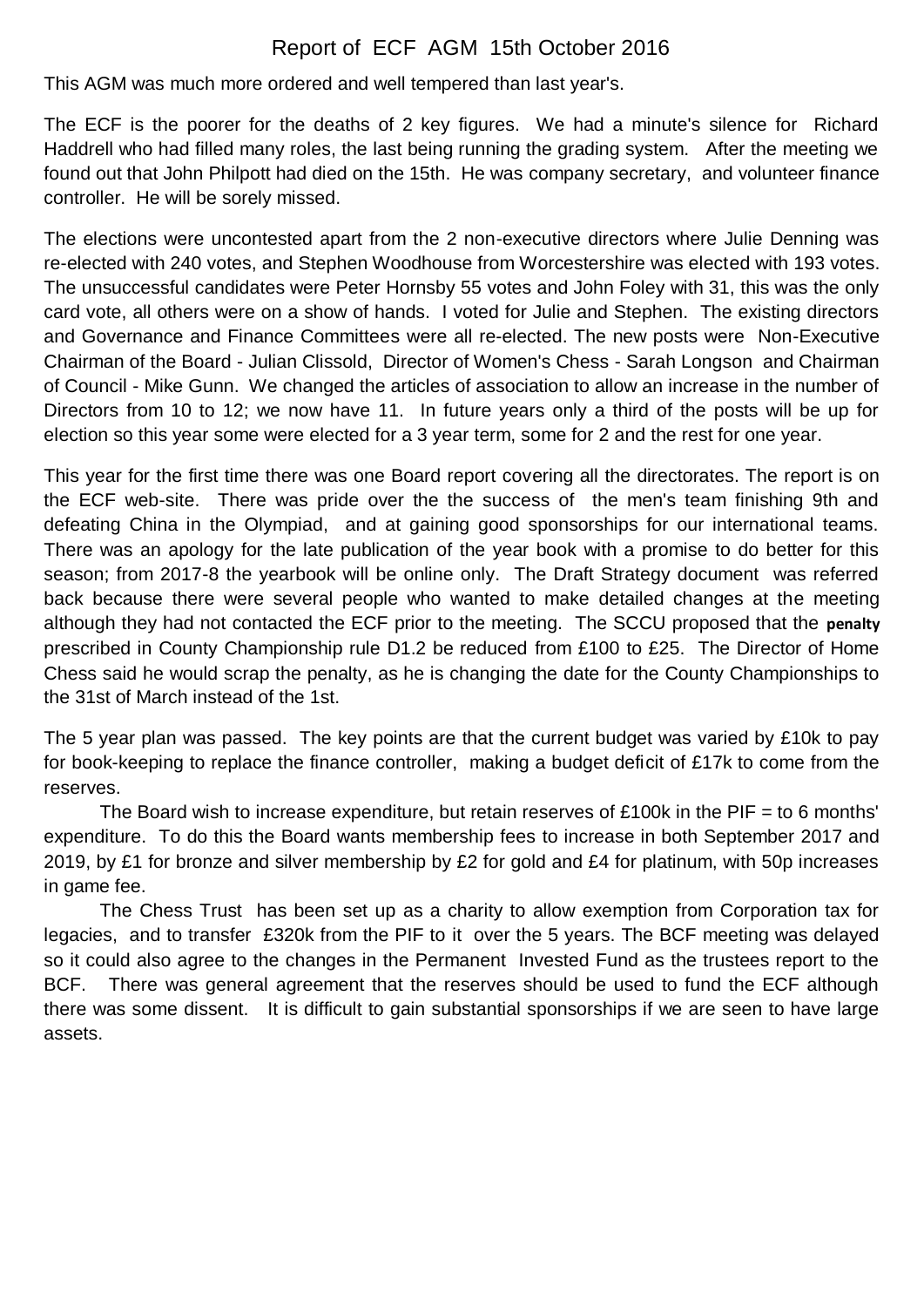Report of the ECF Finance Council Meeting 22nd April 2017

The meeting started an hour earlier than usual as the Board thought the meeting would be rather contentious. The meeting finished by 5pm instead of 6. The BCF meeting started at 12.30 instead of during the tea-break in the ECF meeting. the BCF meeting to consider the following motion:

"The British Chess Federation Council recommends to the Trustees of the John Robinson Youth Trust that:

(a) The Trustees give due consideration to requests for funding for junior chess made by the English Chess Federation; and

(b) When determining whether such requests should be accepted, they are prepared to make payments by way of grant out of the capital of the Trust Fund and do not limit the acceptance of such requests to such amounts as can be funded out of the income received by the Trust Fund."

The motion was passed, but it is only advisory. We were told that very soon a big bequest will come into another fund which also can be used for the Chess Academy.

The ECF Meeting started at 1pm.

The 3 main issues discussed at the Finance Council Meeting were:

**1**. Abolition of Game fee from September 2017. This was agreed.

**This means non members can play up to 3 games per league free. Leagues will be billed £16 for each player who plays 4 times or more in a league and does not take out at least a bronze membership for £16 by the end of May. There was an amendment that reduced the bill to £16 from £25.** 

The purpose is to cut the admin costs of game fee, and to encourage new players.

## **2 Membership fees from September were increased as follows:**

- **i. Platinum (adult and junior): £70 increase of £10**
- **ii. Gold (adult): £34 increase of £2**
- **iii. Gold (junior): £27.50**
- **iv. Silver (adult): £23.50 increase of ££1.50**
- **v. Silver (junior): £17**
- **vi. Bronze (adult): £16 increase of £1**

## **vii. Bronze (junior): £9.50 a reduction of 50p**

- (c) Minimum membership fees for Member Organisations
- £60 (unchanged)
- (d) Pay to play fees (upgrading membership)